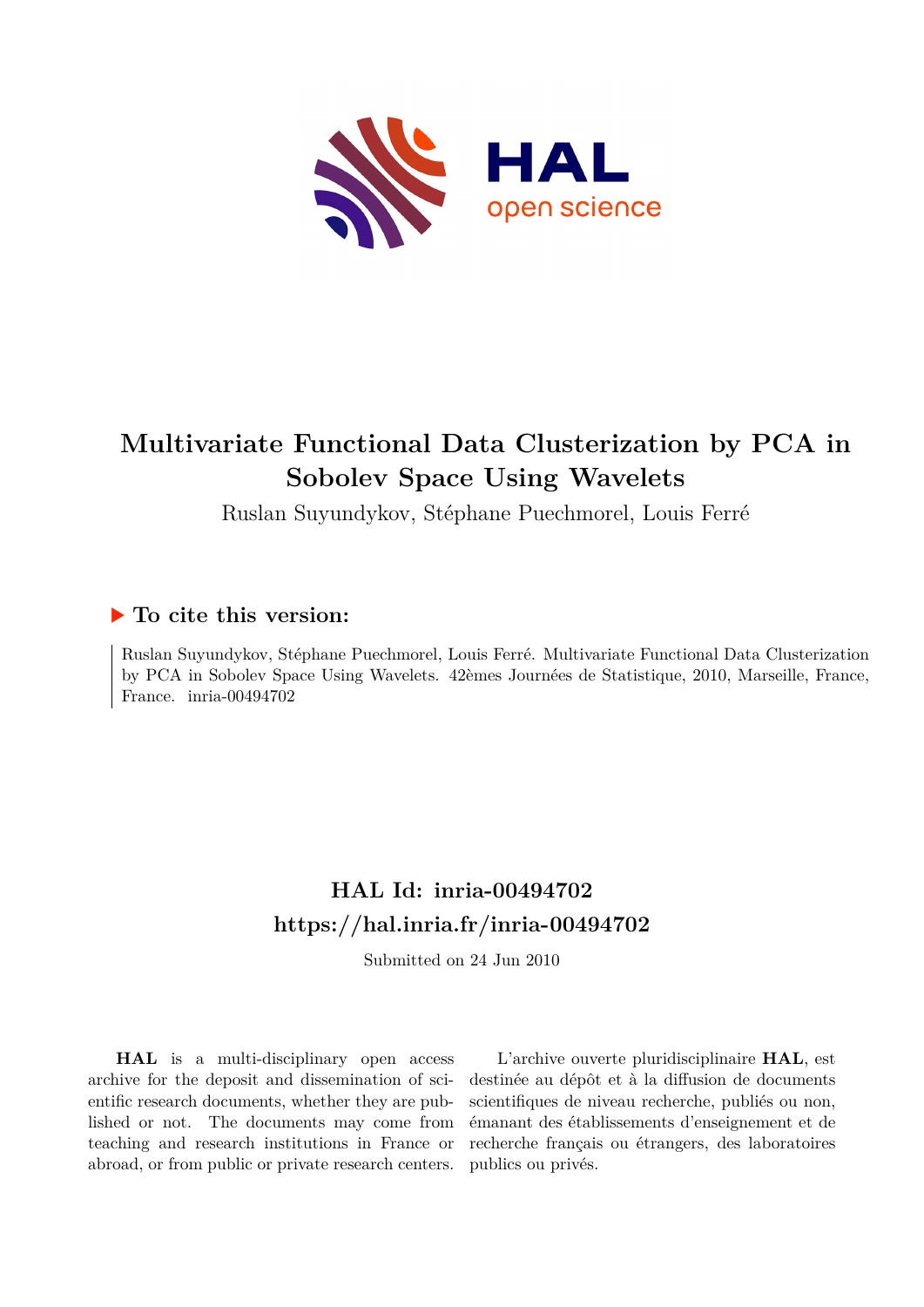# Multivariate Functional Data Clusterization by PCA in Sobolev Space Using Wavelets

R. Suyundykov ENAC Dept. MI LMA 7, Avenue Edouard Belin 31055 Toulouse FRANCE email: ruslan@recherche.enac.fr

S. Puechmorel ENAC Dept. MI LMA 7, Avenue Edouard Belin 31055 Toulouse FRANCE email: puechmor@recherche.enac.fr

L. Ferre Universite Toulouse Le Mirail 5, alles Antonio Machado 31058 Toulouse FRANCE email: loferre@univ-tlse2.fr

*Abstract*—Nous presentons une methode basee sur la classification en espace fonctionnel appliquee aux trajectoires avion. La particularite des donnees est de se presenter comme des fonctions deux fois continuement differentiables par morceaux, l'information discriminante se situant des les sauts. L'utilisation d'une dcomposition en ondelettes permet une implementation simple en espace de Sobolev et permet de separer correctement des trajectoires presentant des points de branchement.

*Abstract*—We investigate reducing the dimensionality of multivariate functional data by using principal component analysis on wavelet coefficients in Sobolev space in order to cluster them. Dimensionality reduction using principal component analysis on wavelet coefficients in Sobolev space is investigated. Example on aircraft landing trajectories in Toulouse airport "Blagnac" is given.

Keywords : Apprentissage et classification, Ondelettes

#### I. INTRODUCTION

The original motivation for this work comes from the field of air traffic control. It is forecasted that in future years the growth of the number of flights will require a paradigm shift in the way aircraft are controlled. Major projects (SESAR in EU and NEXTGEN in the USA) have been launched in order to improve the capacity of airspace by a factor at least 3 over the current situation. An increasing level of automation and autonomy is expected, requiring safe and robust trajectory planning. In this context, the basic object in Air Traffic Management (ATM) will be the trajectory as a whole replacing the current radar plots. In order to cope with this new framework, it is needed to gain knowledge on the statistics of aircraft trajectories, first on the basis of nowodays trafic and then to forecast to the expected one. Among the needs, it is highly desirable to have a mean of clustering trajectories, mainly into major flows and exceptional ones. Some work has already been done on this subject, but using the classical radar plots information, thus given only

path of maximum aircraft density : altough most results are coherent, some high density paths turn out to be unrealistic since not corresponding to any trajectory. The contribution presented here starts from the trajectory point of view and uses techniques from functional data clustering in order to present an acceptable tool for the future ATM system. Furthermore, an innovative approach based on wavelet expansions and sobolov space classification will be described.

#### II. UNDERSTANDING THE DATA

#### *A. The flight dynamics model*



Figure 1. Example on aircraft landing trajectories in Toulouse airport "Blagnac" (longitude, latitude).

Aircaft are flying according to flight dynamics model that is in turn derived from Newton's second principle. The actions taken by the pilot can be modeled as torques or forces applied to the aircraft. As an example, engine thrust or airbrakes combined with longitudinal component of weight produce a force resulting in longitudinal acceleration, while actions on flaps induce a torque which in turn results in angular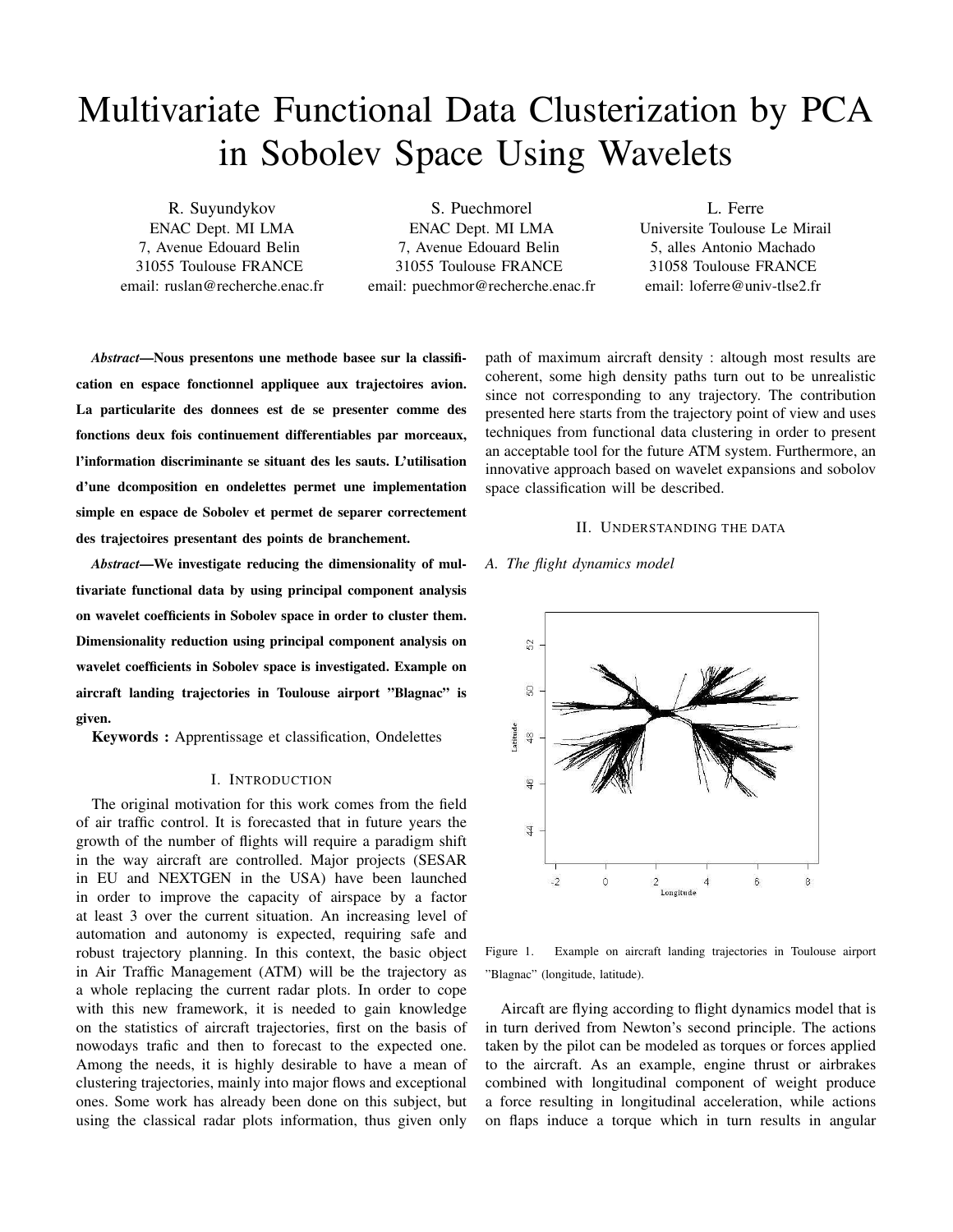acceleration on the roll axis. Given the time scales involved in trajectory classification, one may assume that pilot actions are instantaneous and that the resulting force or torque consist of piecewise constant functions. Moreover, most of the time the aircraft is in cruise condition, namely no pilot actions are taking place. As a consequence, it is relevant for the application to make the following assumptions :

- The aircraft trajectories are  $C^1$ , piecewise  $C^2$  functions.
- The external random perturbations on the trajectory are coming either from the wind (effect on velocity) or from measurement errors (effect on position).
- The discriminating factor between trajectories is the pilot actions.

As a consequence, the framework of choice will be functional principal component analysis applied to Sobolev space valued process.

#### *B. Landing trajectories at Toulouse Blagnac Airport*

We now consider aircraft landing trajectories in Toulouse airport "Blagnac" (see fig. 1). We can see obvious clusters corresponding to branches. The discriminating factor in such a case are the changes in velocity. By selecting only two branching bundles of trajectories within the database and computing the velocity, we can make this remark more obvious (see fig. 2, 3)



Figure 2. Example of aircraft trajectories longitude data.

Without loss of generality for clusterization we can suppose that all aircraft landing trajectories are defined on a fixed interval  $T$  and have landed at the same time. Each trajectory can be described as a sampled curve in  $\mathbb{R}^3$  space. Formally, we have observations which consist of triple  $\tilde{f}^{(i)} = (x_1^{(i)}, x_2^{(i)}, x_3^{(i)})^T$ , where  $x_1, x_2, x_3$  are functions on the interval T. We assume that the curves from which the samples are obtained are  $C^1$ , piecewise  $C^2$  (and thus belong to the Sobolev space  $W^2(\mathbb{R})$ , since  $T$  is a compact interval).

#### III. WAVELETS

#### *A. Introduction*

The theory of wavelets was developed by Y.Meyer, I.Daubechies, S.Mallat and others in the end of 1980s (see [1],



Figure 3. The estimated velocity of aircraft trajectories longitude data.

[3], [4]). Wavelets have proven to be a valuable alternative to traditional Fourier analysis when the content to be analyzed has singularities or fast variations. In our case, we are trying to locate fast changes in the velocity (first derivative of the trajectory) and we may expect that such a tool will have excellent clustering properties.

#### *B. Wavelets in Sobolev space*

Any  $f \in L_2(\mathbb{R})$  can be represented as a series (convergent in  $L_2(\mathbb{R})$ :

$$
f(t) = \sum_{k \in \mathbb{Z}} c_k \varphi_k(t) + \sum_{j=0}^{\infty} \sum_{k \in \mathbb{Z}} c_{jk} \psi_{jk}(t),
$$
 (2.1)  

$$
\varphi_k(t) = \varphi(t - k), k \in \mathbb{Z},
$$
  

$$
\psi_{jk}(t) = 2^{j/2} \psi(2^j t - k), j \in \mathbb{Z}^+, k \in \mathbb{Z}
$$

where  $\alpha_k, \beta_{jk}$  are some coefficients of wavelet expansion and

$$
||f||_{L_2(\mathbb{R})}^2 = \sum_{k \in \mathbb{Z}} c_k^2 + \sum_{j=0}^{\infty} \sum_{k \in \mathbb{Z}} c_{jk}^2.
$$
 (2.2)

There are several different ways of viewing the multivariate functional data. One of them is to apply wavelet decomposition on the data. Wavelets and PCA have also been combined by other researchers (see [19], [22], [23]), but the resulting techniques are different from the method proposed in this paper.

Let us give a definition of Sobolev space:

**Definition 1.** Let  $s \in \mathbb{N} \cup \{0\}$ . The function  $f \in L_2(\mathbb{R})$ *belongs to the Sobolev space* W<sup>s</sup> (R)*, if it is* s*-times weakly*  $differential$ , and if  $f^{(j)} \in L_2(\mathbb{R}), j = 1, 2, \ldots, s$ . In  $\emph{particular}, \emph{W}^0(\mathbb{R}) = L_2(\mathbb{R})$ . Associate norm is

$$
||f||_{W^{s}(\mathbb{R})}^{2} = ||f||_{L_{2}(\mathbb{R})}^{2} + ||f^{(s)}||_{L_{2}(\mathbb{R})}^{2}.
$$
 (1.1)

There is a strong relationship between norm in  $W<sup>s</sup>(\mathbb{R})$  and wavelet coefficients.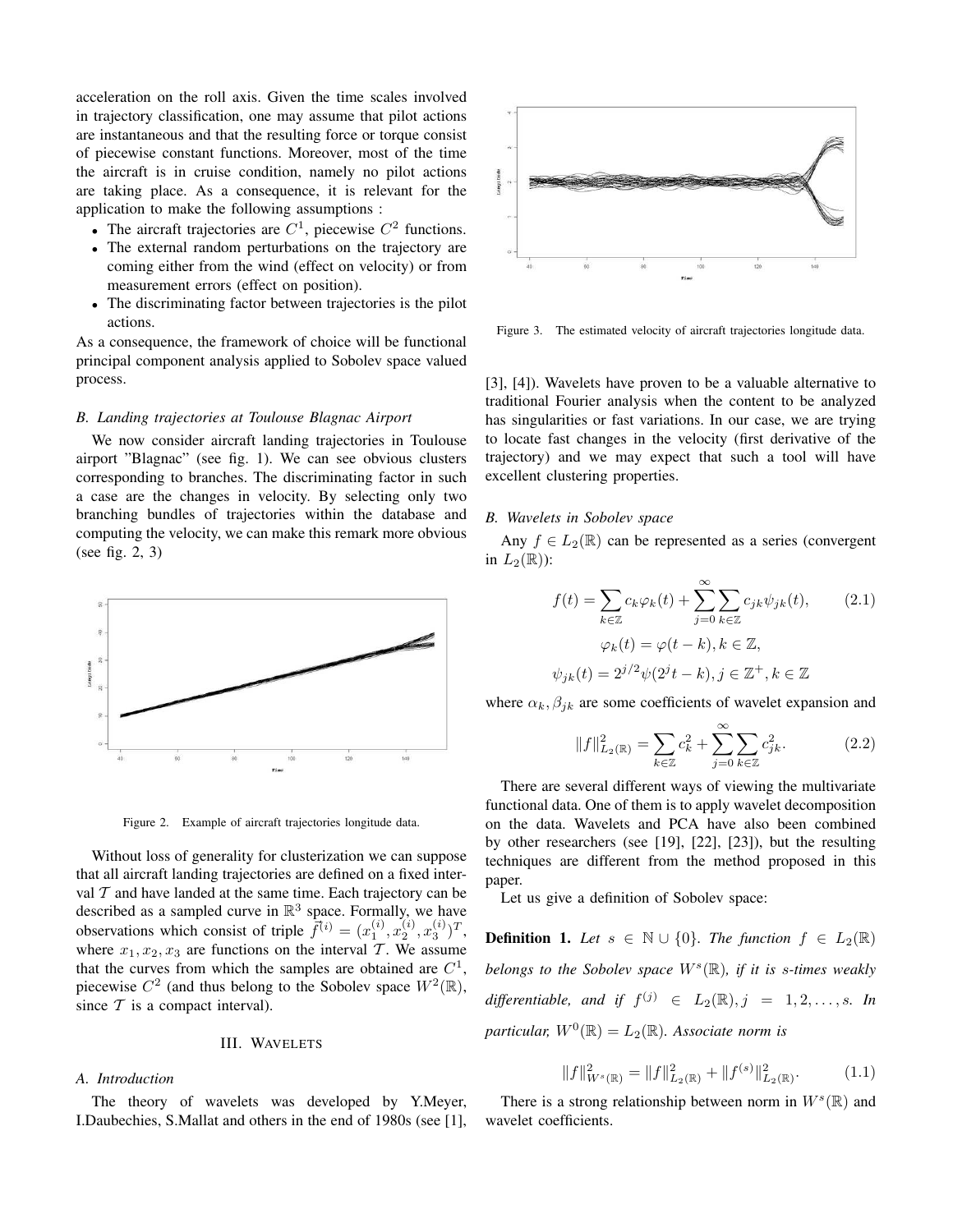It was shown in [1],[4], that a function f lies in  $W<sup>s</sup>(\mathbb{R})$  if and only if

$$
\sum_{k \in \mathbb{Z}} c_k^2 + \sum_{j=0}^{\infty} \sum_{k \in \mathbb{Z}} 2^{sj} c_{jk}^2 < +\infty.
$$
 (2.3)

Moreover, the discrete equivalent norm of Sobolev space  $W^s(\mathbb{R})$  is

$$
||f||_{W^{s}(\mathbb{R})}^{2} \approx \sum_{k \in \mathbb{Z}} c_{k}^{2} + \sum_{j=0}^{\infty} \sum_{k \in \mathbb{Z}} 2^{sj} c_{jk}^{2}, \qquad (2.4)
$$

where  $s$  is the smoothness order of the Sobolev space (see [20]). From this formula, it appears that switching from original data to wavelet expansion allows an efficient computation of the sobolev norm without having to explicitely estimate the velocity. Since we expect contaminating noise coming from wind for example, this permits some control on the noise part and the signal part.

Here and later we will use the equivalent norm. Let us construct an orthonormal basis in  $\hat{H} = (L_2(\mathbb{R}))^p$  using wavelets, where  $p \in \mathbb{N}$ . At first we must define an inner product and norm in the space  $H$ :

$$
\langle \vec{f}, \vec{g} \rangle_H = \sum_{i=1}^p \omega_i^2 \langle f_i, g_i \rangle_{L_2(\mathbb{R})},\tag{2.5}
$$

$$
\|\vec{f}\|_{H}^{2} = \sum_{i=1}^{p} \omega_{i}^{2} \|f_{i}\|_{L_{2}(\mathbb{R})}^{2}, \qquad (2.6)
$$

where  $\vec{f}(t) = (f_1(t), \dots, f_p(t))^T$ ,  $\vec{g}(t) = (g_1(t), \dots, g_p(t))^T$ and  $\omega_i$ ,  $i = \overline{1, p}$  are positive weights. We use weights in order to avoid bigger influence from the bigger variability in one of the vector's component. The weights will be defined later.

If we let  $\vec{e}_i = (0, \dots, 0, 1, 0, \dots, 0)^T$ , where "1" lies on the ith place, then the set of functions

$$
\{\vec{\varphi}_{ik}(t), \vec{\psi}_{ijk}(t)\}_{i=1}^p \underset{k=-\infty}{\overset{+\infty}{\sum}} \underset{j=0}{\overset{+\infty}{\sum}} ,
$$
  

$$
\vec{\varphi}_{ik}(t) = \omega_i^{-1} \varphi_k(t) \cdot \vec{e}_i, \tag{2.7}
$$
  

$$
\vec{\psi}_{ijk}(t) = \omega_i^{-1} \psi_{jk}(t) \cdot \vec{e}_i
$$

forms an orthonormal basis in  $H$  which we will call a wavelet basis in  $H = (L_2(\mathbb{R}))^p$  space.

As it was in case  $p = 1$ , any  $\overline{f} \in H$  can be represented as a series:

$$
\vec{f}(t) = \sum_{i=1}^{p} \sum_{k \in \mathbb{Z}} c_{ik} \vec{\varphi}_{ik}(t) + \sum_{i=1}^{p} \sum_{j=0}^{\infty} \sum_{k \in \mathbb{Z}} c_{ijk} \vec{\psi}_{ijk}(x) \quad (2.8)
$$

where  $c_{ik}, c_{ijk}$  are some coefficients, and

$$
\|\vec{f}\|_{H}^{2} = \sum_{i=1}^{p} \sum_{k \in \mathbb{Z}} c_{ik}^{2} + \sum_{i=1}^{p} \sum_{j=0}^{\infty} \sum_{k \in \mathbb{Z}} c_{ijk}^{2}.
$$
 (2.9)

Moreover, if  $\vec{f}$  lies in  $(W^s(\mathbb{R}))^p$ , then the discrete equivalent norm of Sobolev space is

$$
\|\vec{f}\|_{(W^s(\mathbb{R}))^p}^2 \approx \sum_{i=1}^p \sum_{k \in \mathbb{Z}} c_{ik}^2 + \sum_{i=1}^p \sum_{j=0}^\infty \sum_{k \in \mathbb{Z}} 2^{sj} c_{ijk}^2, \quad (2.10)
$$

#### IV. FUNCTIONAL PRINCIPAL COMPONENT ANALYSIS

#### *A. Introduction*

For many reasons, principal components analysis (PCA) of functional data is a key technique to consider (see [10], [11], [12]). Principal component analysis is among the most popular methods for extracting information from data, and has found application in a wide range of disciplines. PCA transforms the data in a statistically optimal manner by diagonalizing the covariance matrix by extracting the crosscorrelation or relationship between the variables in the data. If the measured variables are linearly related and are contaminated by errors, the first few components capture the relationship between the variables, and the remaining components represent the error. Thus, eliminating the less important components reduce the contribution of errors in the measured data and represents it in a compact manner.

Just as for the corresponding matrices in the classical multivariate case, the variance-covariance and correlation functions can be difficult to interpret, and do not always give a fully comprehensible presentation of the structure of the variability in the observed data directly. The same is true, of course, for variance-covariance and correlation matrices in classical multivariate analysis. A principal components analysis provides a way of looking at covariance structure that can be much more informative and can complement, or even replace altogether, a direct examination of the variance-covariance function.

#### *B. Defining PCA for Hilbert space*

The counterparts of variable values are vectors from the separable Hilbert space  $\mathbb H$  (see [24]), which can be  $L_2(\mathbb R)$ ,  $W^s(\mathbb R)$ or more complicated space, so we will use terms "vector" or "function" in order to show the belonging to Hilbert space. When we were considering vectors, the appropriate way of combining a weight vector  $\beta$  with a data vector x was to calculate the inner product

$$
\langle \beta, x \rangle = \sum_{j=1}^{p} \beta_j x_j.
$$
 (3.1)

When  $\beta$  and x are vectors from the separable Hilbert space H, summations over j are replaced by inner product  $\langle \beta, x \rangle$ .

Within the principal components analysis, the vector  $\beta \in \mathbb{R}^p$ now become a vector  $\beta \in \mathbb{H}$ . Using the notation, the principal component scores corresponding to weight  $\beta$  are now

$$
f_i = \langle \beta, x_i \rangle. \tag{3.2}
$$

In the first functional PCA step, the vector  $\xi_1$  is chosen to maximize  $N^{-1} \sum_{i=1}^{N} f_{i1}^2 = N^{-1} \sum_{i=1}^{N} \langle \xi_1, x_i \rangle^2$  subject to the analogue  $\|\xi_1\|^2 = 1$  of the unit sum of squares constraint.

As for multivariate PCA, the weight function  $\xi_m$  is also required to satisfy the orthogonality constraint(s)  $\langle \xi_k, \xi_m \rangle =$  $0, k \leq m$  on subsequent steps. Each weight function has the task of defining the most important mode of variation in the curves subject to each mode being orthogonal to all modes defined on previous steps.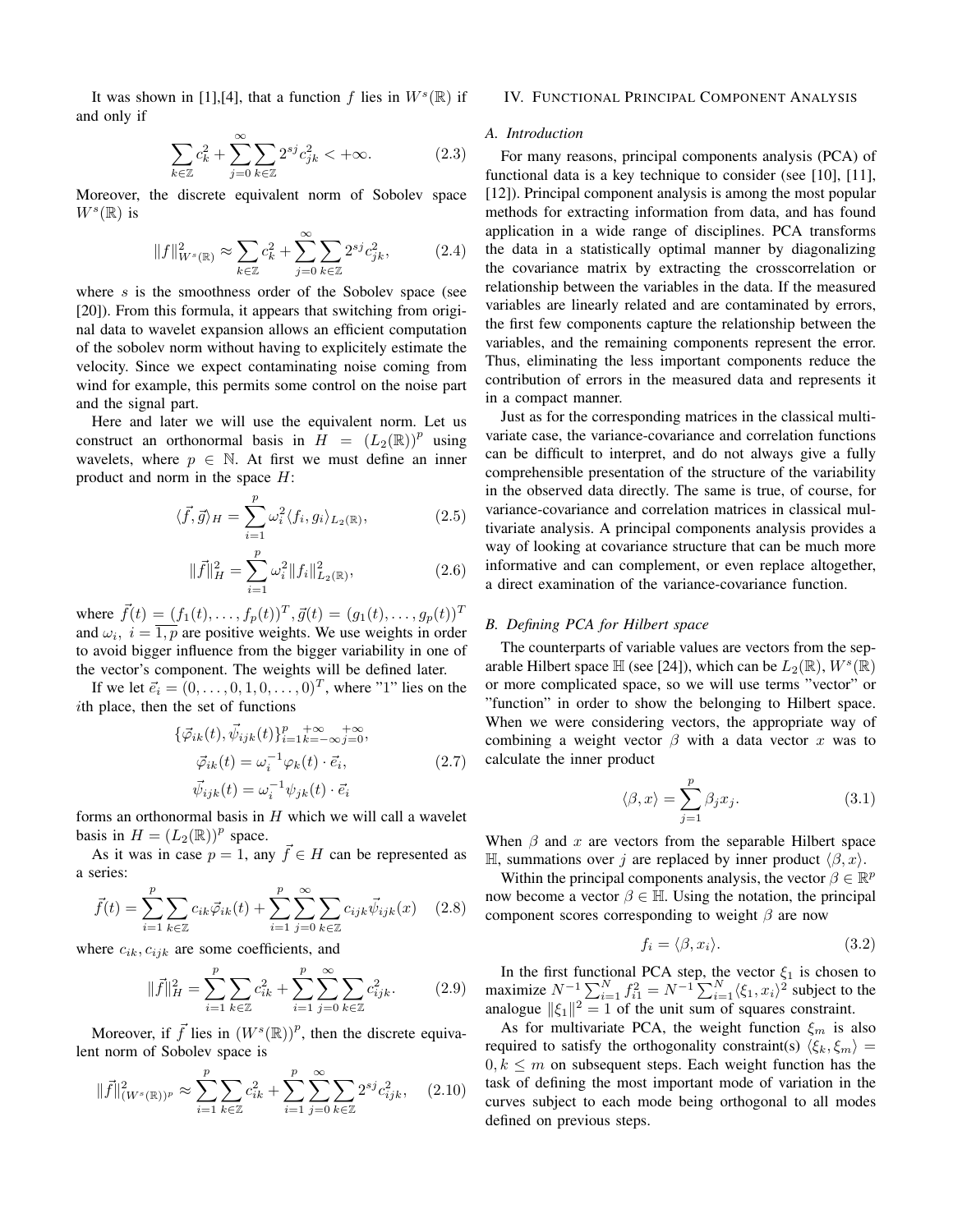#### *C. Multivariate PCA*

For clarity of exposition, we discuss the extension of the PCA idea to deal with multivariate functional data. Suppose that the observed vector-functions are  $\vec{f}^{(1)}$  =  $(x_1^{(1)},...,x_p^{(1)})^T,..., \vec{f}^{(N)} = (x_1^{(N)},...,x_p^{(N)})^T$ , where  $x_i \in$ H.

The most straightforward definition of an inner product between multivariate functions is:

$$
\langle \vec{f}, \vec{g} \rangle_{\mathbb{H}^p} = \sum_{i=1}^p \langle x_i^{(f)}, x_i^{(g)} \rangle_{\mathbb{H}}.
$$
 (3.5)

The corresponding squared norm of a multivariate function is:

$$
\|\overrightarrow{f}\|_{\mathbb{H}^p}^2 = \langle \overrightarrow{f}, \overrightarrow{f} \rangle_{\mathbb{H}^p}.
$$
 (3.6)

What all this amounts to, in effect, is stringing more functions together to form a composite function. We now proceed exactly as in the univariate case, extracting solutions of the eigenequation system  $V\vec{\xi} = \rho \vec{\xi}$ , where  $\vec{\xi}$  is a vectorfunction.

If the variability in one of the sets of curves is substantially greater than that in the other, then it is advisable to consider down-weighting the corresponding term in the inner product, and making the consequent changes in the remainder of the procedure

$$
\langle \vec{f}, \vec{g} \rangle_{\mathbb{H}^p} = \sum_{i=1}^p \omega_i^2 \langle x_i^{(f)}, x_i^{(g)} \rangle_{\mathbb{H}}.
$$
 (3.7)

For example, the weights  $\omega_i$  can be defined as

$$
\omega_i = \hat{\sigma}_i^{-1} = \left(\frac{1}{N-1} \sum_{i=1}^N \|x_i - \frac{1}{N} \sum_{i=1}^N x_i\|_{\mathbb{H}}^2\right)^{-1/2} \quad (3.8)
$$

One of the features of the functional data analysis approach to principal components analysis is that, once the inner product has been defined appropriately, principal components analysis looks formally the same, whether the data are the conventional vectors of multivariate analysis, scalar functions, or vectorvalued functions. Indeed, principal component analysis for other possible forms of functional data can be constructed similarly; all that is needed is a suitable inner product, and in most contexts the definition of such an inner product will be a natural one.

Much of our subsequent discussion of PCA, and of other functional data analysis methods, will use univariate functions of a single variable as the standard example. This choice simplifies the exposition, but in most or all cases the methods generalize immediately to other forms of functional data, simply by substituting an appropriate definition of inner product.

#### V. APPLICATION TO AIRCRAFT LANDING TRAJECTORIES

#### *A. Data collection*

We now consider aircraft landing trajectories in Toulouse airport "Blagnac" (see "Fig. 3"). Without loss of generality

for clusterization we can suppose that all aircraft landing trajectories are defined on a given interval  $T$  and have landed at the same time. Now suppose that we have a set of N curves. Each trajectory can be described as a curve in  $\mathbb{R}^3$ space. Formally, we have observations which consist of triple  $\bar{f}^{(i)} = (x_1^{(i)}, x_2^{(i)}, x_3^{(i)})^T$ , where  $x_1, x_2, x_3$  are functions on interval T. There is no way to measure  $\vec{f}^{(i)}(t)$  on each point on interval  $T$ , because aircraft trajectories are measured with radars. We have only access to samples at given time. A simple approach is to discretize the observed vector-functions  $\vec{f}^{(i)}$  to a fine grid of n equally spaced values  $t_i$  that span the interval T (perhaps after a resampling). This yields a  $N \times 3n$  data matrix

$$
\mathbf{X} = (\mathbf{X}_1, \mathbf{X}_2, \mathbf{X}_3),\tag{4.1}
$$

$$
\mathbf{X}_{i} = \begin{pmatrix} x_{i}^{(1)}(t_{1}) & \dots & x_{i}^{(1)}(t_{n}) \\ \vdots & \ddots & \vdots \\ x_{i}^{(N)}(t_{1}) & \dots & x_{i}^{(N)}(t_{n}) \end{pmatrix} .
$$
 (4.2)

#### *B. Wavelet filtering*

In practical case the data matrix  $X$  is decomposed to its wavelet coefficients using the same orthonormal wavelet for each row into a matrix  $\mathbf{X}\mathbf{W}_3$ , where  $\mathbf{W}_3$  is an  $(3n \times 3n)$  orthonormal matrix representing the orthonormal wavelet transformation operator containing the filter coefficients (see [22])

$$
\mathbf{W}_3 = \begin{pmatrix} \omega_1 \mathbf{W} & 0 & 0 \\ 0 & \omega_2 \mathbf{W} & 0 \\ 0 & 0 & \omega_3 \mathbf{W} \end{pmatrix}, \quad (4.3)
$$

and

$$
\mathbf{W} = (\mathbf{G}_1, \dots, \mathbf{G}_L, \mathbf{H}_L), \tag{4.4}
$$

where  $G_m$  is the matrix containing wavelet filter coefficients corresponding to scale m and  $H_L$  is the matrix of scaling function filter coefficients at the coarsest scale, which are coming from the usual orthonormal wavelet transformation operator in the space  $L_2(\mathbb{R})$ . The weights  $\omega_i$  will be chosen as defined in (3.18).

Therefore, in case of the Sobolev space the data matrix X is decomposed to its weighted wavelet coefficients. It can be expressed as a transformation **X** into a matrix  $\mathbf{X} \mathbf{W}_3 \mathbf{D}_3$ ,

$$
\mathbf{D}_3 = \left( \begin{array}{ccc} \mathbf{D} & 0 & 0 \\ 0 & \mathbf{D} & 0 \\ 0 & 0 & \mathbf{D} \end{array} \right), \tag{4.4}
$$

where **D** is a diagonal matrix defined by weights of wavelet coefficients in (2.20).

#### *C. Applying MFPCA*

In case of Sobolev space it is a very expensive deal to use a functional PCA. In order to avoid complicated calculations of functional PCA in Sobolev space we will use a PCA of weighted wavelet coefficients.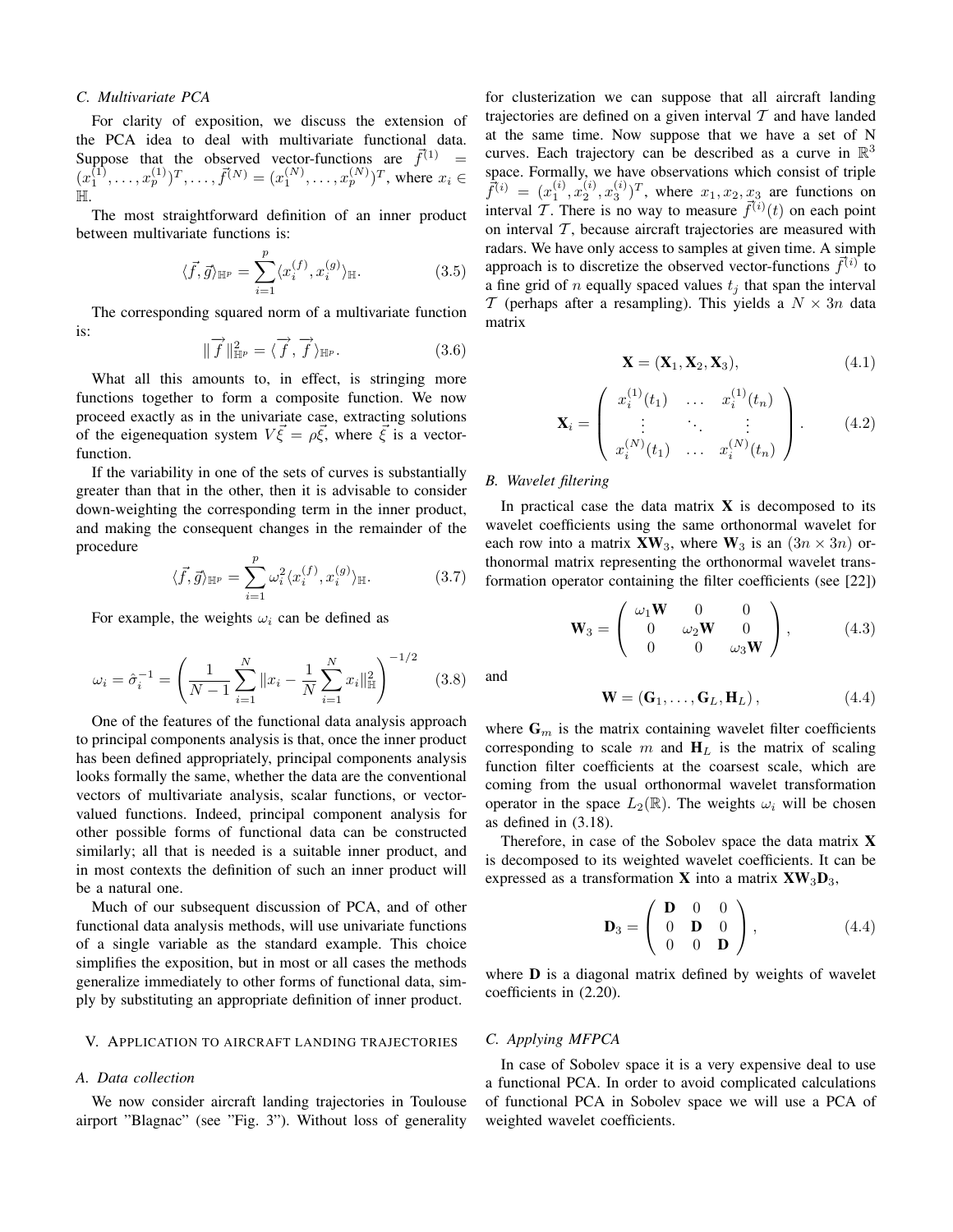

Figure 5. The scores of the aircraft trajectories on the first two principal components of longitude-latitude variation.

Figure 4. The scores of the aircraft trajectories on the three first principal components of  $(x, y, z)$  variation.

The covariance matrix of the weighted wavelet coefficients is

$$
\mathbf{C} = (\mathbf{X} \mathbf{W}_3 \mathbf{D}_3)(\mathbf{X} \mathbf{W}_3 \mathbf{D}_3)^T = \mathbf{X} \mathbf{W}_3 \mathbf{D}_3 \mathbf{D}_3^T \mathbf{W}_3^T \mathbf{X}^T =
$$

$$
= \mathbf{X} \mathbf{W}_3 \mathbf{D}_3^2 \mathbf{W}_3^T \mathbf{X}^T = \sum_{i=1}^3 \omega_i^2 \mathbf{X}_i \mathbf{W} \mathbf{D}^2 \mathbf{W}^T \mathbf{X}_i^T.
$$
(4.5)

For aircraft landing trajectories in Toulouse airport "Blagnac" three first principal components explain approximately 90% of the variability, but the third principal component does not play important role in clusterization (see "Fig. 4"). In-depth study of the role of  $x, y, z$  coordinates in clusterization problem gives us interesting conclusion: pairs  $(x, z)$  and  $(y, z)$  are pairs of independent random functions. Therefore, MFPCA of  $(x, y)$  coordinates must give "better" result instead MFPCA of  $(x, y, z)$  coordinates. The independence of z coordinate is a corollary fact of the air traffic controller action.

In case of MFPCA of  $(x, y)$  coordinates for aircraft landing trajectories the first principal component explain 75% of the variability, the second principal component explain 24% of the variability. In "Fig. 4" we can see the scores of the aircraft trajectories on the first two principal components of longitudelatitude variation.

#### VI. CONCLUSION

We explored how multivariate functional principal component analysis in a Sobolev space using wavelets provides us spatial information which is important for certain clusterization task. Applying both wavelet decomposition and principal component analysis give efficient and practical way to cluster the data.

#### **REFERENCES**

- [1] I. Daubechies, Ten lecture on wavelets, *SIAM*, 1992.
- [2] I. Daubechies, The wavelet transform, time-frequency localization and signal analysis, *IEEE Trans. Inf. Th.*, 1990.
- [3] C.K. Chui, An Introuduction to wavelets, *Xian Jiaotong Univ. Press*, 1994.
- [4] Y. Meyer, Wavelets and Operators, *Cambridge Univ. Press*, 1992
- [5] Y. Meyer, Wavelets: Algorithms and Applications, *SIAM*, 1993.
- [6] W. Hardle, D. Picard, G. Kerkyacharian and A. Tsybakov, Wavelets, Approximation and Statistical Applications, *Un premier resultat du seminaire Paris-Berlin*, 1997.